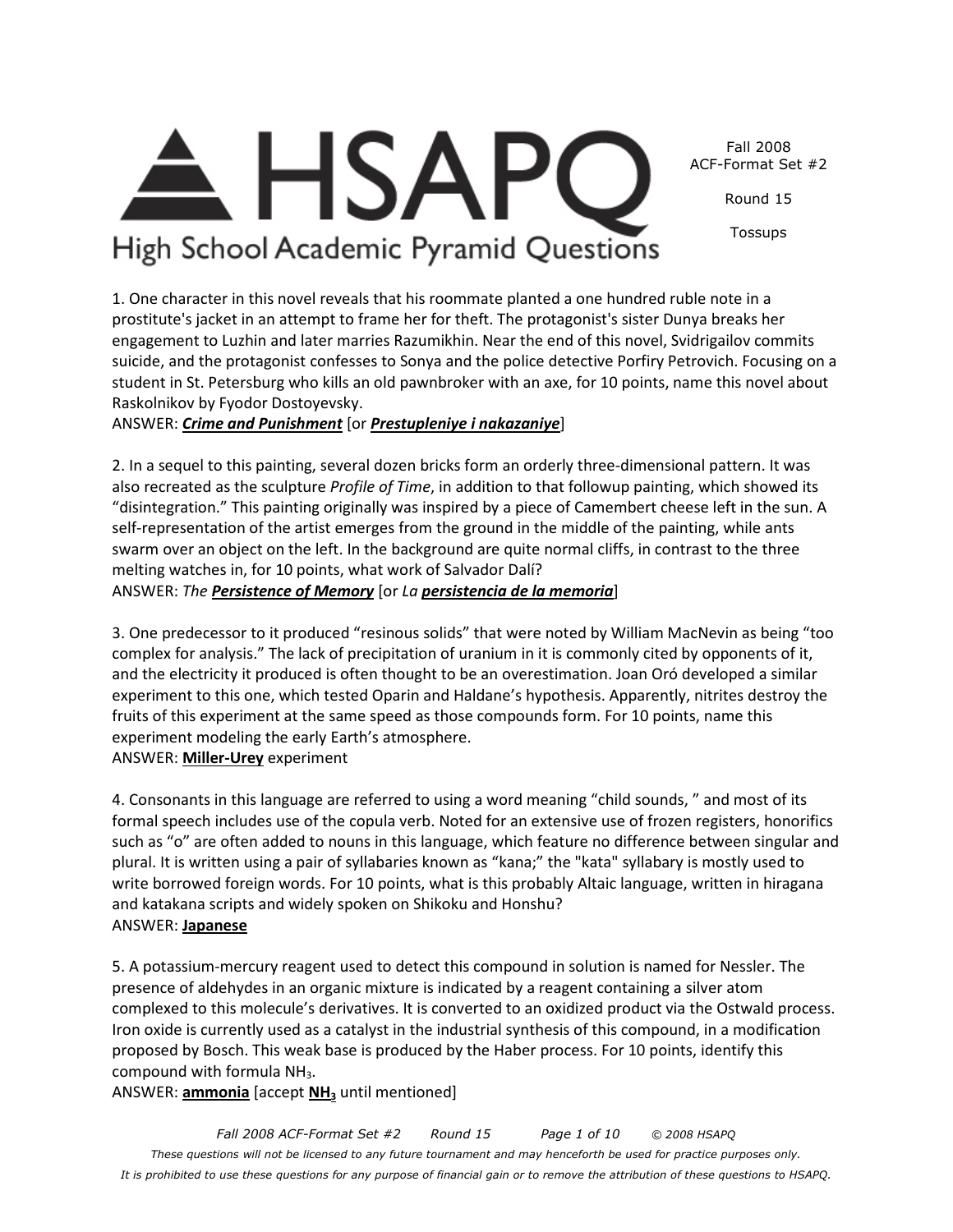6. The mythological tradition of this country contains many stories of *immrama*, which are tales of voyages, such as the one of Ui Chorra. One story in this mythology deals with Briccriu's beheading challenge. According to this country's mythos, it was once ruled by the Fir Bolg, who were conquered by the Tuatha de Danann. The two main texts of this country's mythology are the Fenian and Ulster Cycles. For 10 points, name this mythological tradition that contains such figures as Finn MacCool and Deirdre. ANSWER: **Ireland** [or **Irish**; or **Celtic**; do not accept "Welsh" or "Wales"]

7. One specific type of this process is dependent on spherical particles. In addition to that type named for Mie, another type of this process occurs when there are time-dependent density variations in a material, and is named for Brillouin. If x-rays undergo this process and speed up, this process is named after Sunyaev and Zeldovich, and if the x-rays slow, it is named after Compton. When this happens to a photon inelastically, it is named after Raman. For 10 points, name this process, the Rayleigh type of which explains why the sky is blue.

ANSWER: **scatter**ing [do not accept any specific form of scattering]

8. One of them develops the homologs Pif1p and Rrm3p and was developed as an experimental model by Murdoch Mitchison. In addition to that one with a Swahili species name, pombe, another is used to counteract acute diarrhea symptoms in children and is known as Boulardii. Their presence is tested with methylene blue, and several of the *Candida* genus cause namesake vaginal infections. Cycloheximide inhibits growth of the *Saccharomyces* genus, of which *cerevisiae* ferments beers. For 10 points, name this class of fungi which are used to make bread. ANSWER: **yeast**s

9. During a revolt in the Netherlands that became a part of the Thirty Years War, this family lost their Dutch lands. The Dutch did support them in the War of the Spanish Succession, where Louis the Fourteenth worked to put Philip of Anjou, a Bourbon, on the throne in their place. This family produced Holy Roman Emperor Charles V, and a woman who was the focus of the Pragmatic Sanction and lost Silesia in the Seven Years War, Maria Theresa. For 10 points, name this family that ruled Austria until the end of World War I.

ANSWER: **Hapsburg** [prompt on **House of Austria**]

10. This is the first name of a Latin singer who hit it big with the songs "Tu Sonrisa" and "Suavamente." Another singer of this first name played the first few seconds of "Less than Zero" during a *Saturday Night Live* appearance before abruptly switching to his protest song about the homogoneity of broadcast music, "Radio Radio." In addition to that leader of The Attractions, a man with this first name sang "I don't want no other love/Baby it's just you I'm thinking of" in his song "Don't Be Cruel." For 10 points, give this first name of performers Crespo, Costello, and Presley. ANSWER: **Elvis**

11. In one of this author's novels, Gail Hightower has a vision of an enormous wheel, and Percy Grimm shoots a man who killed Joanna Burden. Rosa Coldfield narrates another of this author's novels, which focuses on the father of Charles Bon, Thomas Sutpen. In one of his novels, Cash loses his leg and Darl is taken to an insane asylum during a journey to Jefferson to bury Addie Bundren. For 10 points, name this American author, who set many of his novels in Yoknapatawpha County, including *Light in August*, *As I Lay Dying*, and *The Sound and the Fury*. ANSWER: William **Faulkner**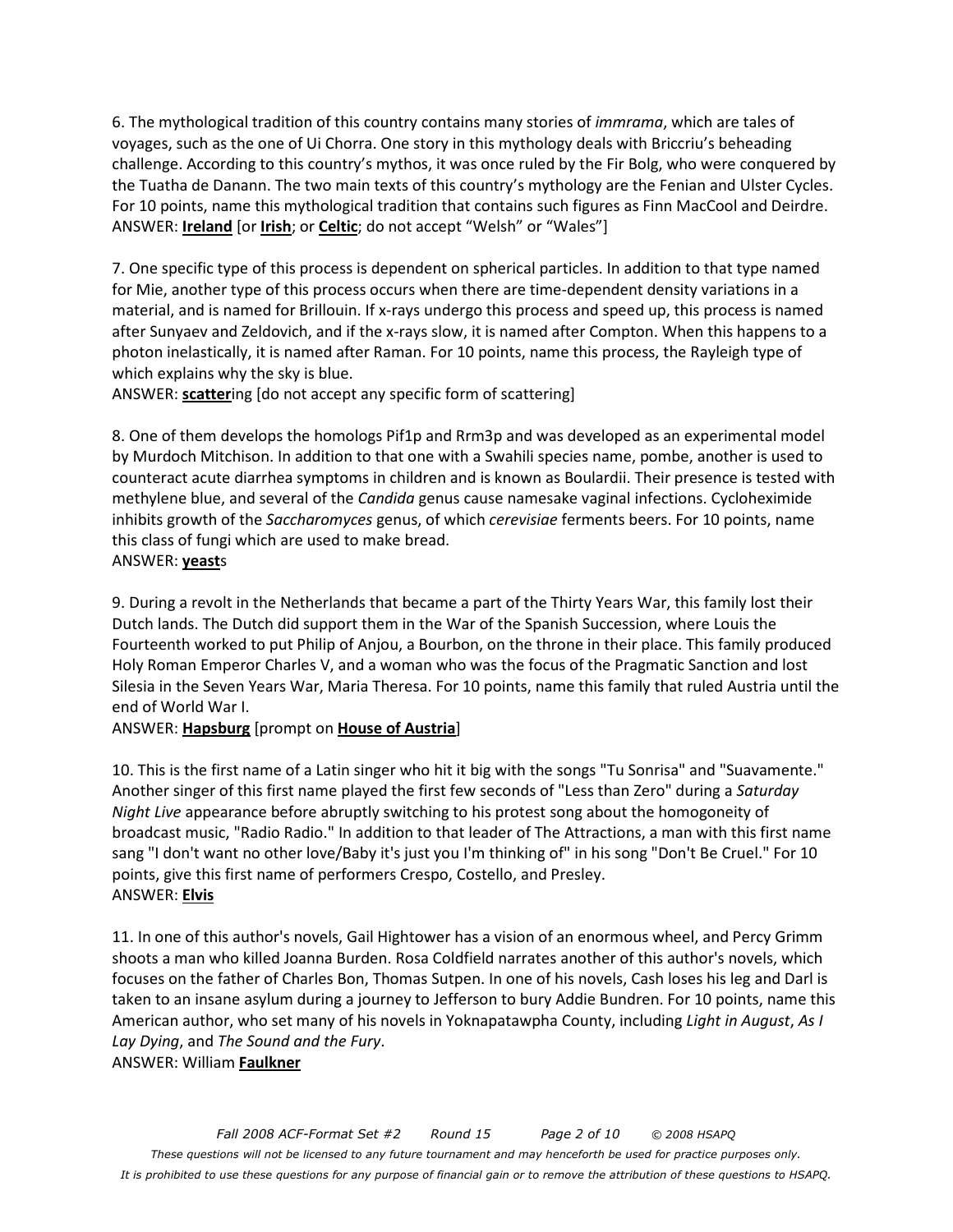12. One author from this country wrote *Marco Bruto*, and had a lifelong rivalry with Gongora. A playwright from this country wrote *The Stupid Lady*, *The Dog in the Manger*, and *The Sheep Well*, while a literary movement in this country included Ramon Valle-Inclan, Pio Baroja, and Antonio Machado, the Generation of '98. For 10 points, name this European country, home to the authors Calderon de la Barca and Lope de Vega.

#### ANSWER: **Spain**

13. This man wrote a short story in which a short man desires to hack out the narrator's eyes to make a bouquet of blue eyeballs for his girlfriend. In addition to that story, "Blue Bouquet," found in his *Eagle or Sun?*, he also wrote the collection *The Bow and the Lyre*. One of his poems is divided like an Aztec calendar, and he wrote about his country's traditions of "siesta" and "machismo" in a critical essay. For 10 points, name this author who wrote "Sun Stone" and *The Labyrinth of Solitude*, a Mexican poet. ANSWER: Octavio **Paz**

14. McClellan fought a battle called Philippi Races in this state to defend the B and O railroad, and the Battle of Rich Mountain here led to McClellan's promotion. The senior Senator from this state chairs the Appropriations Committee and was part of the Gang of Fourteen in 2005, opposing the "nuclear option." For 10 points, identify this state whose senior Senator is Robert Byrd, and which joined the Union on the last day of 1862 by seceding from its Eastern neighbor. ANSWER: **West Virginia**

15. Individuals who lack the Duffy antigens are immune to the *vivax* form of this disease. This disease is sometimes diagnosed through Wolbach's tissue stain, though the Giemsa stain is more commonly used. A canonical example of the heterozygote advantage occurs because sickle-cell heterozygotes are resistant to this disease. For 10 points, name this disease, treatable by quinine, which is caused by the plasmodium parasite and transmitted by the Anopheles mosquito. ANSWER: **malaria**

16. Paul Zukofsky considered this man's *Freeman Etudes* unplayable. Merce Cunningham choreographed his ballet *The Seasons*, and he collaborated with his teacher Henry Cowell on *Marriage at the Eiffel Tower*. Several works by this man feature pieces of metal and glass positioned between the strings of a "prepared" piano. This composer's *Imaginary Landscape* series is an example of aleatoric music, and another work involves a pianist sitting quietly for the titular amount of time. For 10 points, name this composer of *4'33"* (four minutes and thirty-three seconds). ANSWER: John **Cage**

17. This state's Niobrara County sees the origin of the Niobrara River, and the Flaming Gorge dam lies along the Green River, which originates in its Wind River mountains. Boysen Reservoir is formed by a dam on this state's Wind River. The Ganette peak is the highest point in this state, closely followed by the Grand Teton peak, and another of its cities is home to Vice-President Dick Cheney, Jackson Hole. Also home to Yellowstone National Park, for 10 points, identify this state with capital Cheyenne. ANSWER: **Wyoming**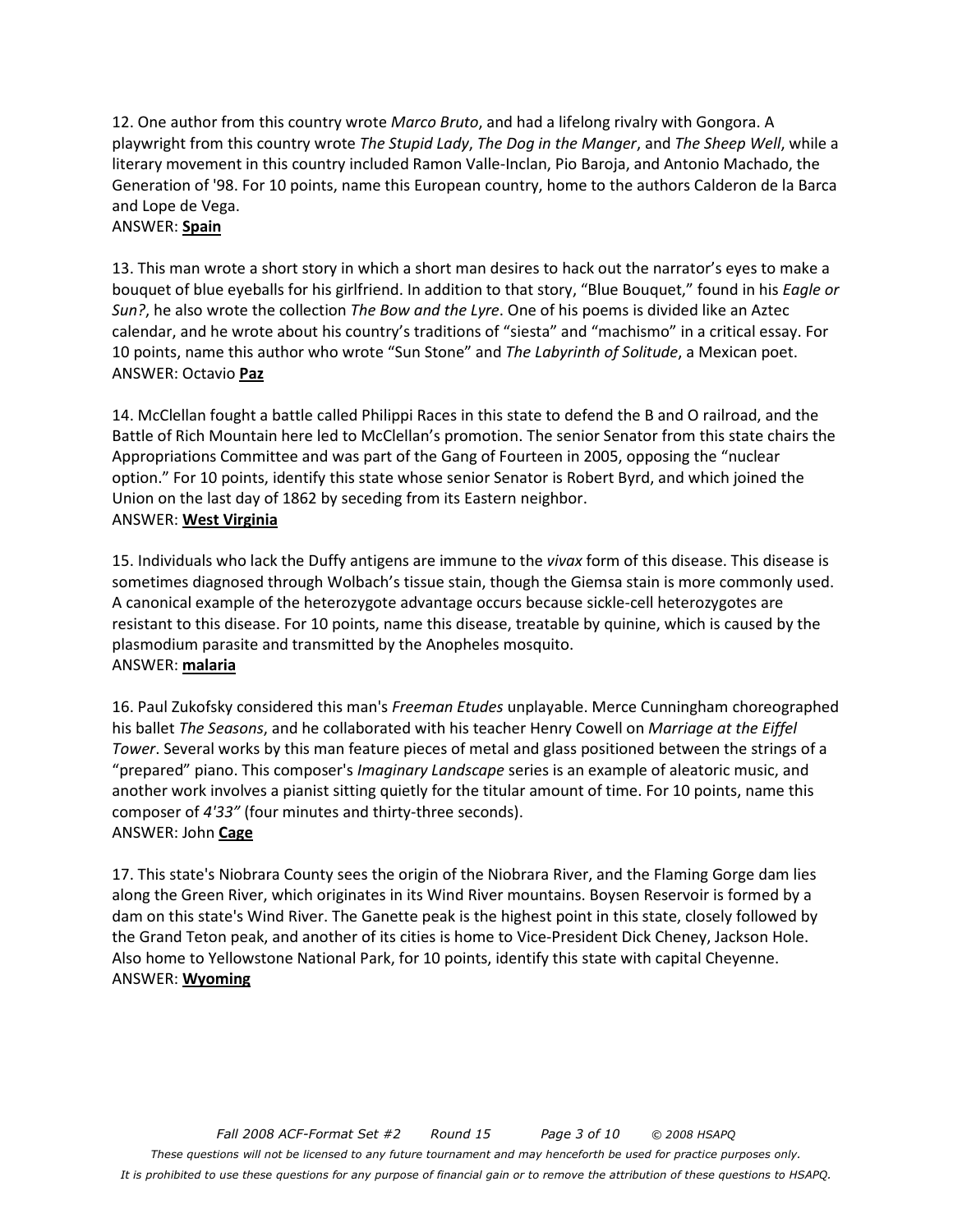18. Berlinite is a phosphate mineral which has a structure similar to this mineral, and crystals of this mineral which are green are known as prasiolite or vermarine. A variant of it, which usually forms in large, concentric layers, is known as agate. Amethyst and citrine are variants of this mineral, which is the bottom-most mineral on the Bowen's reaction series. It also has a value of seven on the Mohs hardness scale. For 10 points, identify this mineral which is less common than feldspar, and is made of crystallized silica.

#### ANSWER: **quartz** [prompt on **silica** or **silicon dioxide**]

19. In the 1960s, this man wrote church parables whose performances were intended for the Orford Church. Those works include *Curlew River* and *The Burning Fiery Furnace*. Many of this man's operas contained a part for the tenor Peter Pears, including *Owen Wingrave*, *The Turn of the Screw*, and *Albert Herring*. His first major opera was based on George Crabbe's poem "The Borough," and centers on a fisherman who commits suicide after the accidental death of two of his apprentices. For 10 points, name this English composer of *Peter Grimes*.

#### ANSWER: Benjamin **Britten**

20. Philip Wharton's song "Lili Burlero" was a ballad that played a part in this event, and the Nonjurors refused to take an oath of allegiance to the victors in this event. It resulted in the Edict of Toleration and the Bill of Rights, and it was instigated in part by Charles Talbot's invitation to a certain royal couple. Resulting in the ouster of James II, for 10 points, name this 1688 to 1689 event in which William and Mary came to the throne of England.

#### ANSWER: the **Glorious Revolution**

21. The Papal Bull *Omne Datum Optimum* exempted this group from taxation, and they were executed en masse after the Battle of Hattin. They were condemned at the Council of Vienne by Clement V, and Phillip IV persecuted them and had Jacques de Molay, their last grandmaster, burned at the stake. They were established with the help of Bernard of Clairvaux with the purpose of guarding pilgrims to the Holy Land. For 10 points, name this military order named for their base, which was above the ruins of the Temple of Solomon.

ANSWER: Knights **Templar** [or Poor **Knights of Christ** and of the Temple of Solomon; or **Knights of the Temple**]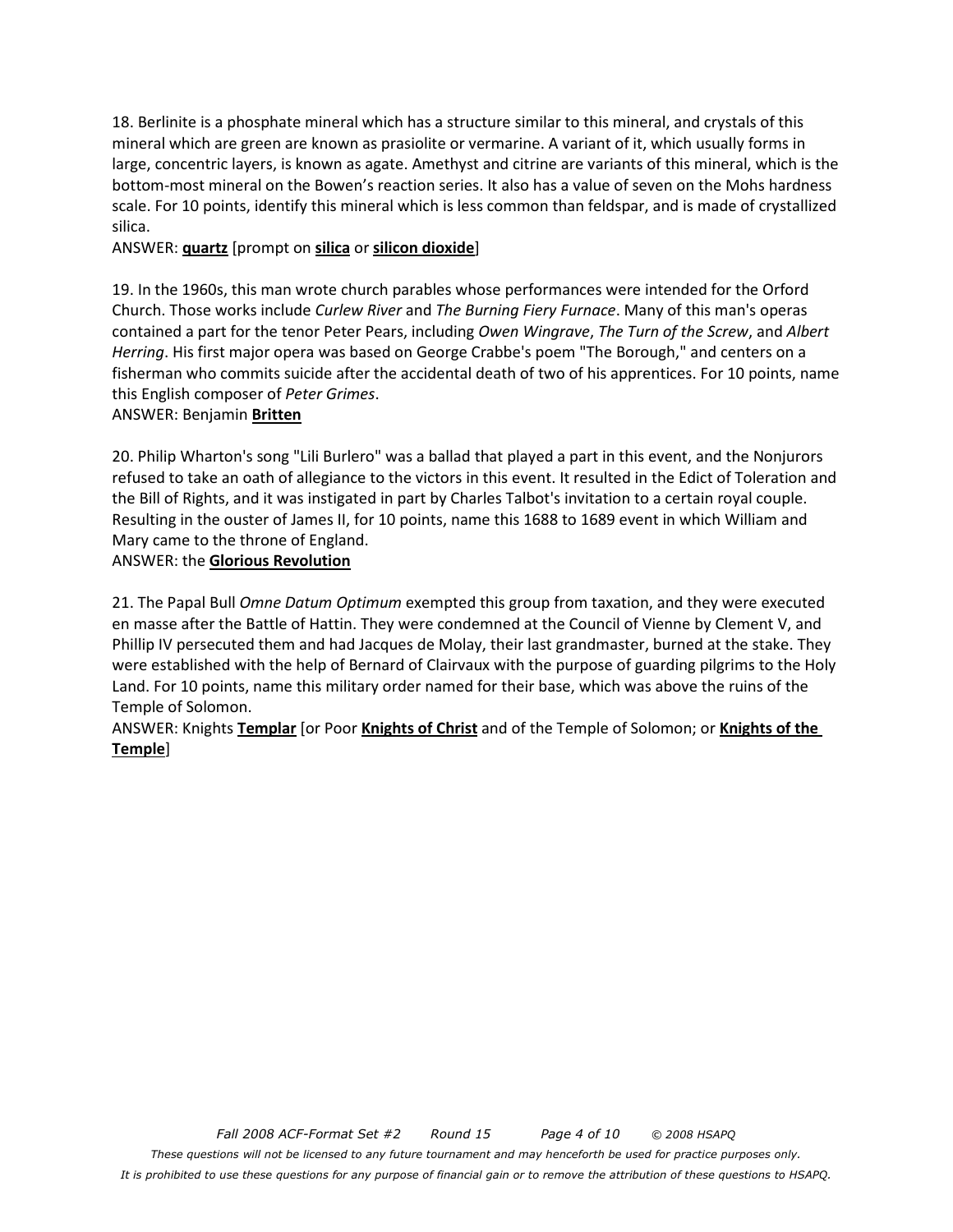*Fall 2008 ACF-Format Set #2 Round 15 Page 5 of 10 © 2008 HSAPQ* 

*These questions will not be licensed to any future tournament and may henceforth be used for practice purposes only.* 

*It is prohibited to use these questions for any purpose of financial gain or to remove the attribution of these questions to HSAPQ.* 

Fall 2008 ACF-Format Set #2

Round 15

Bonuses

**HSAP** 

# High School Academic Pyramid Questions

went on to marry Walter Gropius and Franz Werfel after this man's death.

ANSWER: Symphony No. **8** [or **Symphony of a Thousand**; or **Eighth** symphony]

without help and its need to do a task with help "zones of proximal development."

of development, including sensorimotor, preoperational, and concrete operational.

[10] Name this property exhibited by fluids that experience frictionless flow.

whose atomic mass is approximately 4 amu (A-M-U).

also the namesake of a phage that infects *E. coli*.

symphony. For 10 points each:

a 171-member orchestra and 850-member chorus.

ANSWER: *Das Lied von der Erde* [or *The Song of the Earth*]

2. His work led to the concept of "scaffolding." For 10 points each:

ANSWER: Gustav **Mahler**

song Mahler song cycle.

ANSWER: Lev **Vygotsky**

ANSWER: Jean **Piaget**

*and its Discontents.*  ANSWER: Sigmund **Freud**

isotope. For 10 points each:

ANSWER: **superfluidity**

ANSWER: **helium**

ANSWER: **lambda**

1. Deryck Cooke may be best known for "completing" a performable version of this man's tenth

[10] Name this Austrian composer of symphonies nicknamed "Tragic" and "Titan," whose socialite wife

[10] This Mahler symphony, partly based on Goethe's *Faust*, earned its popular nickname from its use of

[10] "Youth" and "The Drunkard in Spring" are two of the four songs based on Li Po poems in this six-

[10] Name this Soviet psychologist who named the difference between a child's ability to do a task

[10] This other developmental psychologist believed in "genetic epistemology" and proposed four stages

[10] "Oral" and "genital" stages are among the five-part model developed by this author of *Civilization* 

3. Lee, Osheroff, and Richardson won the 1996 Nobel Prize in Physics for discovering it in a certain

[10] Superfluidity is exhibited at temperatures of less than 2.17 Kelvin in one isotope of this element,

[10] The critical temperature of 2.7 Kelvin is also known as this point. This letter of the Greek alphabet is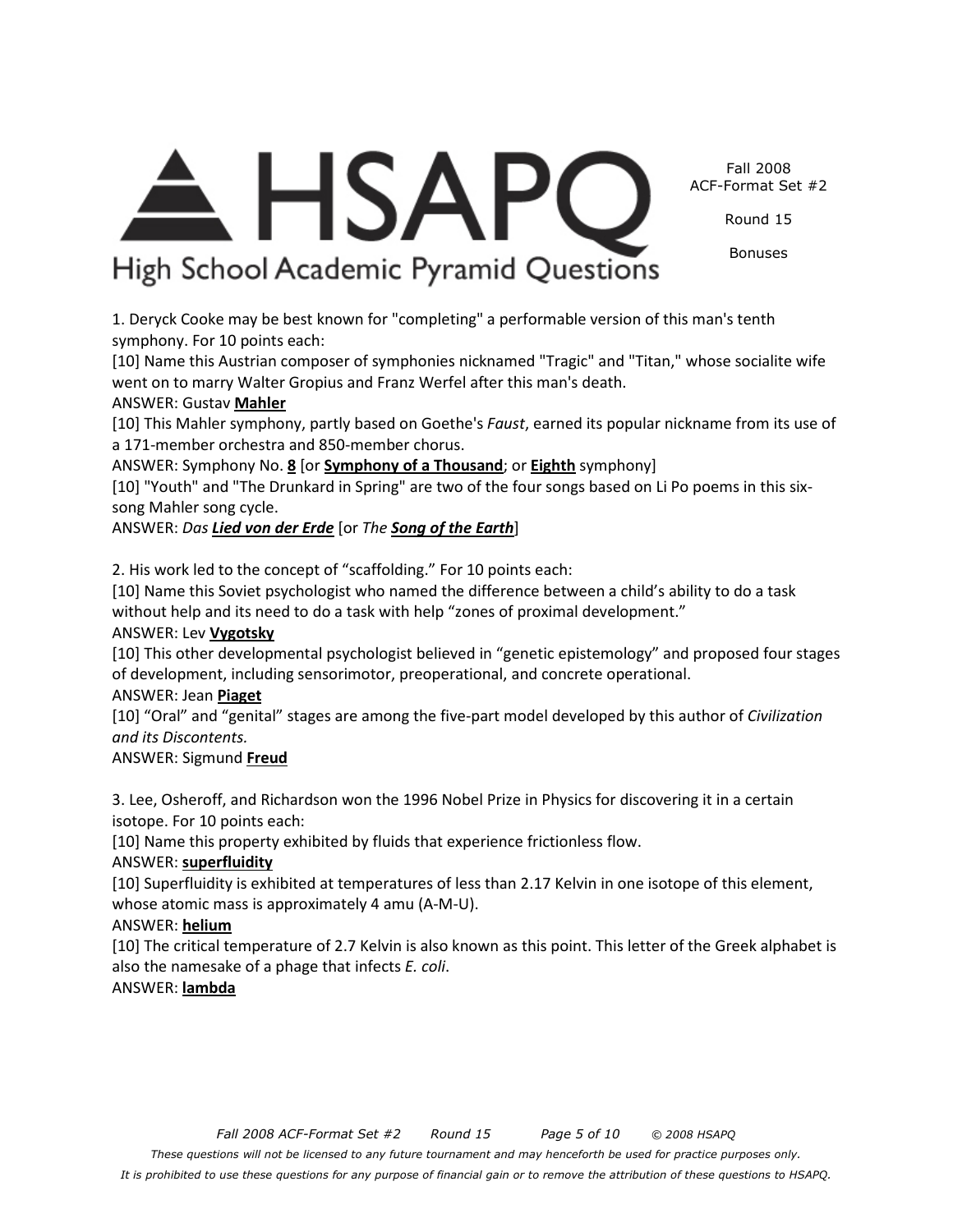4. The Empire of Japan committed numerous atrocities during World War II. For 10 points each: [10] General Matsui Iwane ordered hundreds of thousands of rapes and killings in this city, which included the infamous contest between two officers to kill one hundred people with their swords. ANSWER: **Nanking**

[10] About ten thousand American and Filipino soldiers died in this infamous ordeal in which Allied POWs were forced to march from Mariveles to Camp O'Donnell.

ANSWER: **Bataan** Death March

[10] This prime minister of Japan during most of World War II was executed for war crimes. ANSWER: Hideki **Tojo**

5. Identify the following from Mendelian genetics, for 10 points each.

[10] This law implies that an offspring inherits two alleles for a gene, one from each parent.

## ANSWER: Law of **Segregation**

[10] This other law implies that when several different traits are considered, the passing of one trait from a parent to offspring does not influence which other traits are passed on.

#### ANSWER: law of **independent assortment**

[10] Named for an Englishman, these entities are used to represent the possible genotypes for each offspring given the genotype of each parent.

## ANSWER: **Punnett** squares

6. If this star becomes a supernova, it'll be far brighter than the Moon in our night sky. For 10 points each:

[10] Name this variable star, the second-brightest star in its constellation but considered the alpha, which has a chromosphere extending seven times its actual diameter.

#### ANSWER: **Betelgeuse**

[10] This brightest star in Orion is the sixth brightest in the sky, as well as the most luminous in the Orion arm until Deneb.

#### ANSWER: **Rigel**

[10] Polaris is a member of this class of variable stars, which the Hubble space telescope identified in the Virgo cluster. Its namesake was discovered in 1784 by John Goodricke.

ANSWER: **Cepheid** variable stars

7. He wrote that "the world is too much with us late and soon; late and soon," and exclaimed "Milton! thou should'st be living at this hour" in "London 1802." For 10 points each:

[10] Name this Lake Poet and author of "Tintern Abbey."

## ANSWER: William **Wordsworth**

[10] This friend of Wordsworth wrote about Xanadu in "Kubla Kahn" and the shooting of an albatross in *The Rime of the Ancient Mariner*.

ANSWER: Samuel Taylor **Coleridge**

[10] This collaboration between Wordsworth and Coleridge included both "Tintern Abbey" and *The Rime of the Ancient Mariner*.

## ANSWER: *Lyrical Ballads*

*It is prohibited to use these questions for any purpose of financial gain or to remove the attribution of these questions to HSAPQ.*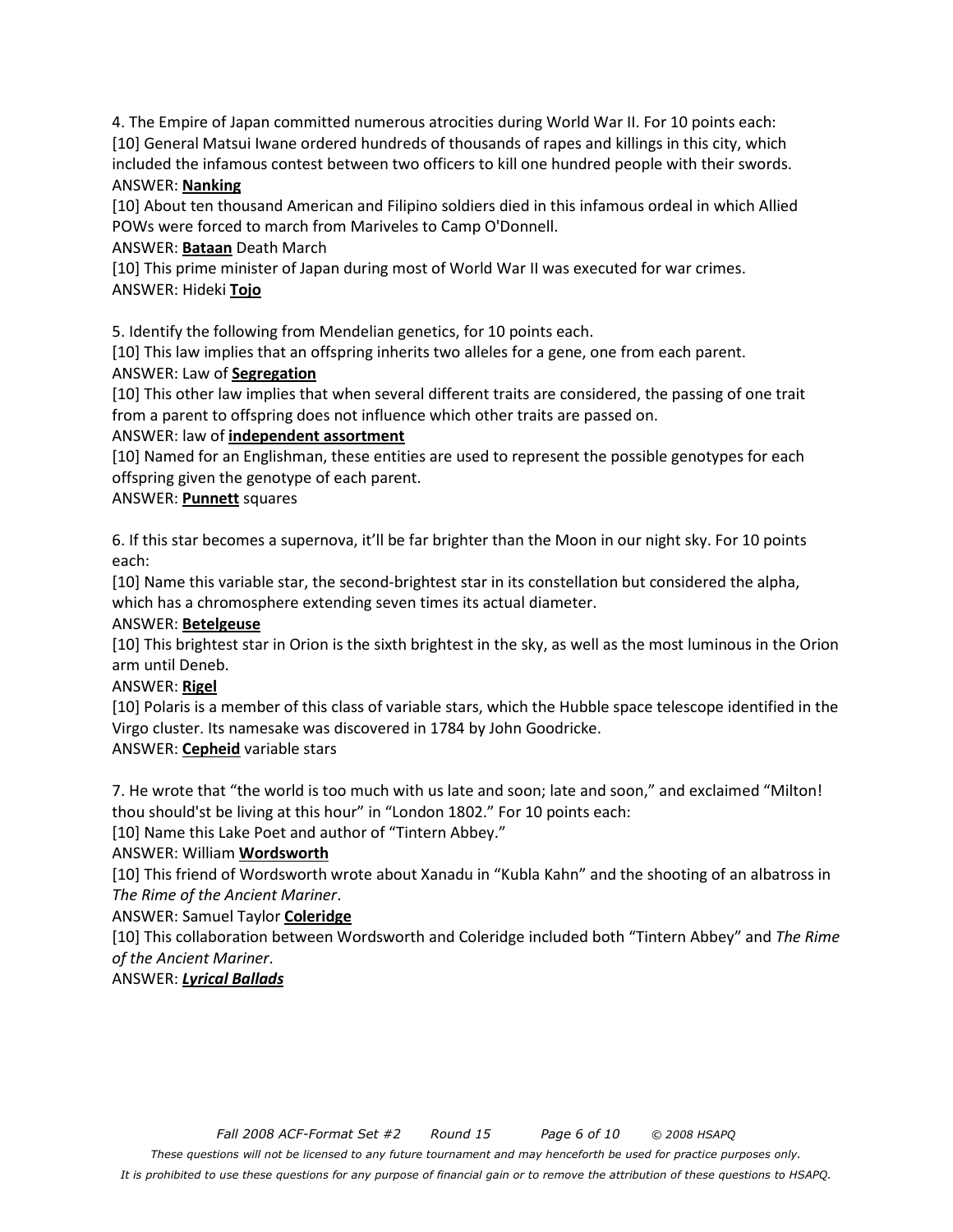8. It called for Germany to focus most of its troops on the Western Front to knock out France, allowing Germany to shift its troops against the Russians. For 10 points each:

[10] Named for the chief of the German general staff, identify this military plan which was used by Germany in the early years of World War II.

#### ANSWER: **Schlieffen** Plan

[10] In this 1914 battle, French infantrymen were transported to the front by taxis, and as a result of this battle, the German army was unable to take Paris, thwarting the Schlieffen Plan.

## ANSWER: Battle of the **Marne**

[10] This man served as commander in chief of French forces on the Western Front from 1914 to 1916 and became known as the "Victor of the Marne."

## ANSWER: Joseph **Joffre**

9. Name these novels by Thomas Hardy, for 10 points each.

[10] Clym Yeobright's marriage to Eustacia Vye ends tragically when she drowns herself.

## ANSWER: *The Return of the Native*

[10] The title politician, Michael Henchard, is ruined when it is revealed that he sold his wife and child to the highest bidder while drunk.

#### ANSWER: *The Mayor of Casterbridge*

[10] The protagonist only spends a few days with Angel Clare before being hanged for stabbing Alec. ANSWER: *Tess of the D'Urbervilles*

10. In it Socrates argues that using an immoral act to respond to injustice is wrong. For 10 points each: [10] Name this dialogue in which the namesake figure offers to bribe Socrates' way out of jail.

## ANSWER: *Crito*

[10] Along with *Euthyphro* and *Protagoras*, *Crito* is one of the many dialogues containing Socrates written by this student of Socrates.

## ANSWER: **Plato**

[10] This other Platonic dialogue contains the argument that a man cannot harm one of his betters, one of the arguments presented by Socrates in his defense at his trial.

## ANSWER: *Apology* [or *Apologia*]

11. An advertisement for Phillies cigars can be seen above the window in this painting, through which a man in a suit and a woman in a red dress can be seen sitting at a counter. For 10 points each:

[10] Name this painting which depicts a sparsely populated diner at the title time of day.

## ANSWER: *Nighthawks*

[10] *Nighthawks* was painted by this member of the Ashcan School, who also depicted some storefronts in *Early Sunday Morning*.

#### ANSWER: Edward **Hopper**

[10] This other member of the Ashcan School contributed artwork to *The Masses*, and he's known for boxing scenes like *Dempsey and Firpo* and *Stag at Sharkey's*.

## ANSWER: George Wesley **Bellows**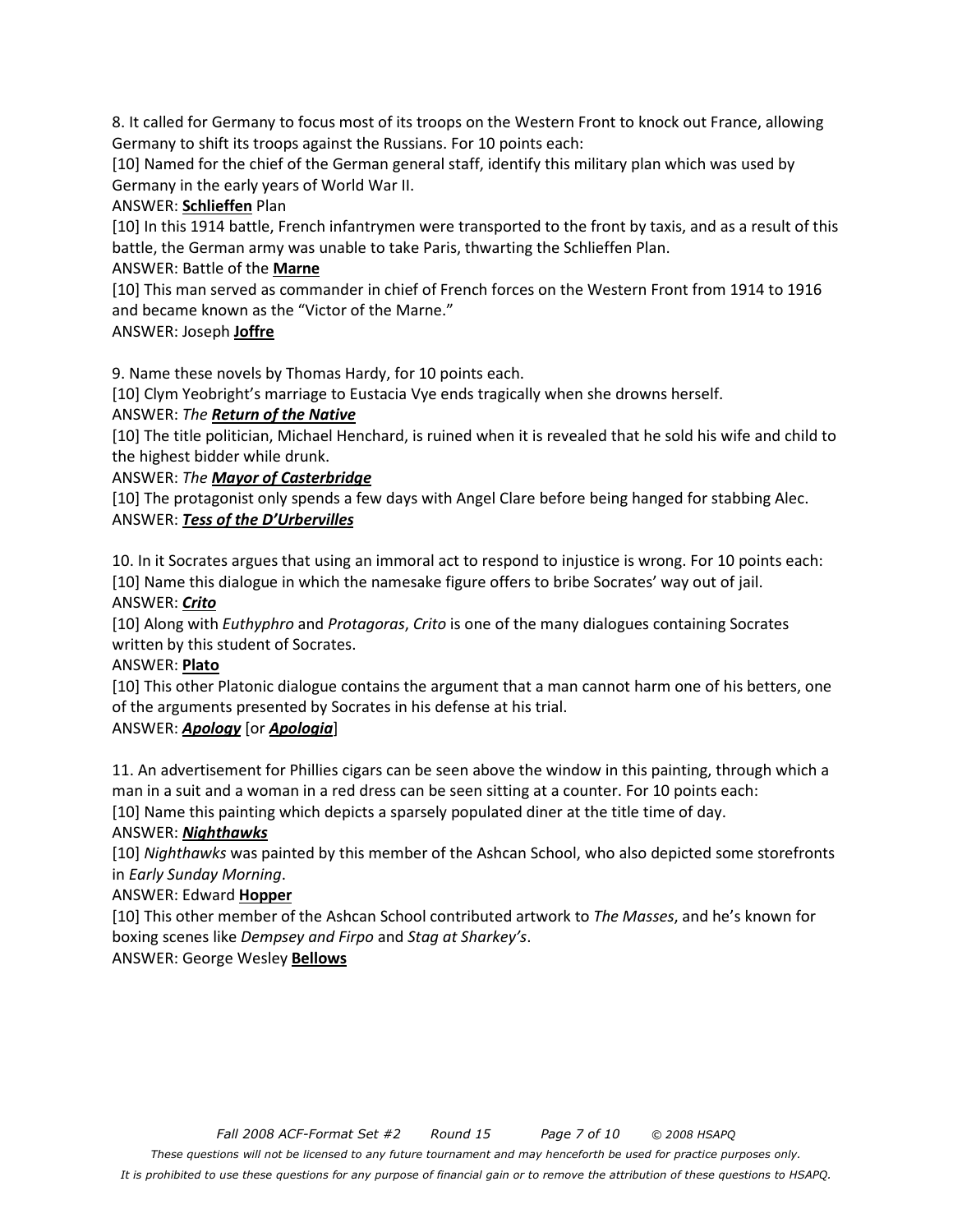12. The silver salt of this element's anion is sometimes used to seed clouds. For 10 points each:

[10] Identify this element with chemical symbol I.

#### ANSWER: **Iodine**

[10] Iodine belongs to this class of elements whose other members include Bromine and chlorine. Their name literally means salt-forming.

## ANSWER: **halogen**s

[10] A reaction named after some German and Russian chemists sees the alpha halogenation of these compounds which feature a terminal COOH group.

## ANSWER: **carboxylic acid**s

13. He dissolved Parliament in October 2008 and called for an election in hopes of gaining a majority. For 10 points each:

[10] Identify this leader of the Conservative party and current prime minister of Canada. ANSWER: Stephen **Harper**

[10] Jack Layton currently leads this party with a progressive agenda, and which received eighteen percent of the popular vote in 2008, which gave it thirty-seven seats in the parliament.

## ANSWER: **NDP** [or **NPD**; or New **Democratic Party**; or **Nouveau Parti Democratique**]

[10] This third largest party won forty-nine seats in the elections. It is currently led by Giles Duceppe, and calls for the recognition of its namesake province as a "separate nation" within Canada. ANSWER: **Bloc Québécois**

14. For 10 points each, name these mythological trickster gods.

[10] This devious Norse god convinced Hodr to kill Balder and is tied up with a snake dripping venom over him as punishment.

#### ANSWER: **Loki**

[10] This spider from Ashanti lore catches a jaguar and some hornets and has a memorable encounter with a tar baby.

## ANSWER: **Anansi**

[10] This Native American trickster is sometimes said to have created humanity out of mud. The Wasco believe he killed the evil Thunderbird.

## ANSWER: **Coyote**

15. He names a twisted tower he designed in Hanover, and his *DZ Bank Building* in Berlin is located immediately in front of the Brandenburg Gate. For 10 points each:

[10] Name this American architect of Seattle's *Experience Music Project*, whose buildings often features distinctive sculpted titanium or stainless steel exteriors.

#### ANSWER: Frank Owen **Gehry** [or Ephraim Owen **Goldberg**]

[10] Gehry's best known work is one of these museums located in Bilbao, Spain. Frank Lloyd Wright designed another one located in New York.

## ANSWER: **Guggenheim** Museum

[10] This concert hall located in Los Angeles is another Gehry design, along with acoustics expertise from Yasuhisa Toyota.

ANSWER: *Walt Disney Concert Hall* 

*These questions will not be licensed to any future tournament and may henceforth be used for practice purposes only.* 

*It is prohibited to use these questions for any purpose of financial gain or to remove the attribution of these questions to HSAPQ.*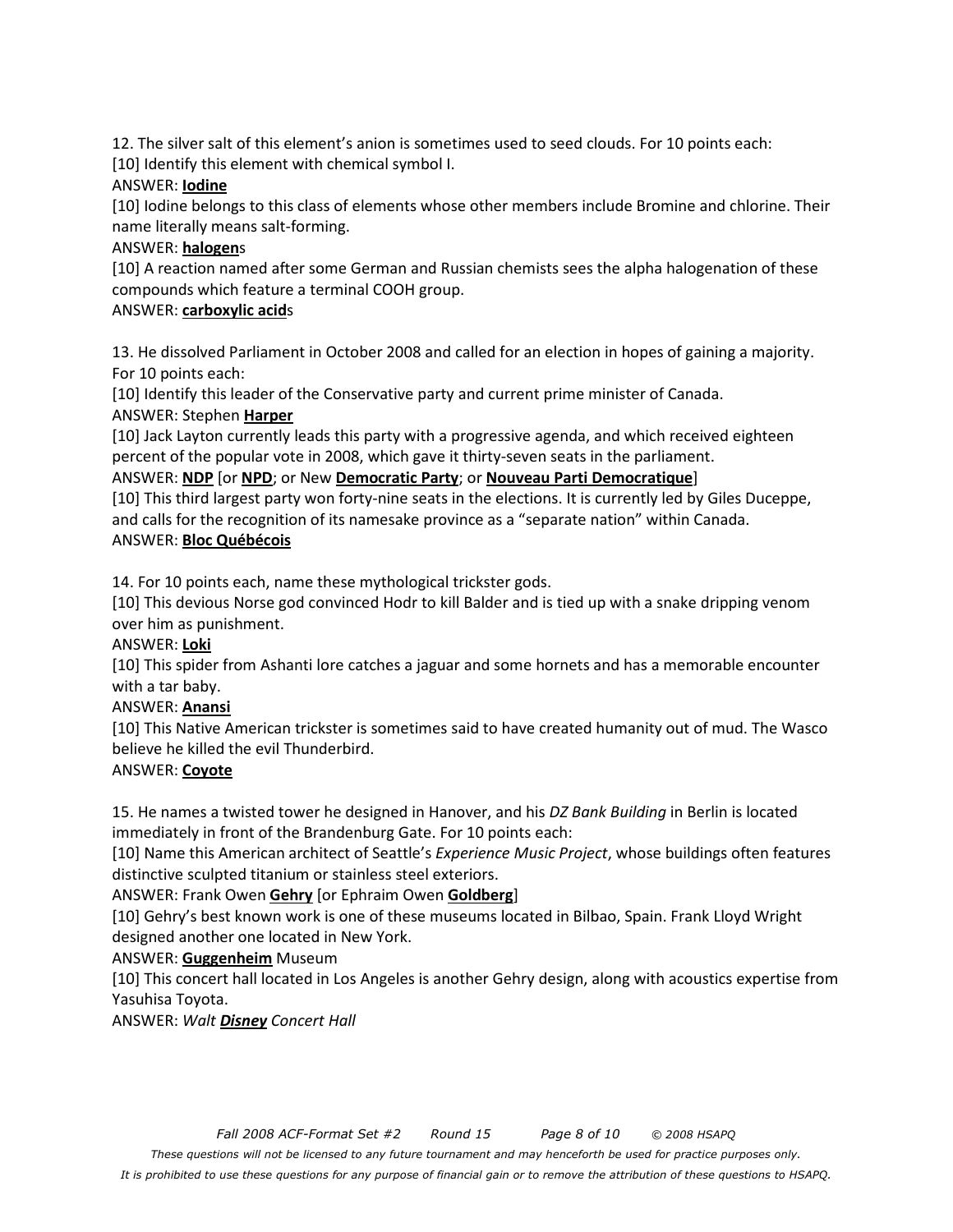16. In the final act of this play, Don Parritt commits suicide by jumping off a fire escape. For 10 points each:

[10] Name this play about traveling salesman Hickey, who tries to convince the denizens of Harry Hope's bar to give up their "pipe dreams."

#### ANSWER: *The Iceman Cometh*

[10] This American playwright of *The Emperor Jones* and *Long Day's Journey Into Night* wrote *The Iceman Cometh*.

## ANSWER: Eugene **O'Neill**

[10] Inspired by the *Oresteia*, this trilogy by O'Neill includes *Homecoming*, *The Hunted*, and *The Haunted*, and centers on the Oedipal desires of Orin and Lavinia Mannon.

## ANSWER: *Mourning Becomes Electra*

17. Adam Mickiewicz wrote this country's national epic, *Pan Tadeusz*. For 10 points each:

[10] Name this European country, also the birthplace of the author of *Quo Vadis?*, Henryk Sienkewicz. ANSWER: **Poland**

[10] This other European country's national epics include *Parsifal*, written by Wolfram von Eschenbach, and the *Nibelungenlied*, which inspired Richard Wagner's Ring Cycle.

#### ANSWER: **Germany**

[10] Elias Lonnrot compiled this country's national epic, the *Kalevala*, which features the exploits of Ilmarinen, Lemminkainen, and Vainamoinen.

#### ANSWER: **Finland**

18. All the rivers in this country, including the The, Ou, and Kading, are tributaries to the Mekong. For 10 points each:

[10] Name this country with capital at Vientiane.

ANSWER: **Laos** [or Sathalanalat Paxathipatai Paxaxôn **Lao**; or **Lao** People's Democratic Republic] [10] On the Xiangkhoang plateau in Laos, a plain named for these prehistoric objects is drained by the Ngum River. It is home to a number of airfields that were used against the Pathet Lao.

#### ANSWER: **jars** [or **Plain of Jars**; or **Plain des Jarres**; or **Thong Haihin**]

[10] The Mekong River reaches the Pacific in this nation. The Gulf of Tonkin is found in its Red River delta, while its capital is Hanoi.

ANSWER: Socialist Republic of **Vietnam** [or Cong Hoa Xa Hoi Chu Nghia **Viet Nam**]

19. This architect designed the *North Christian Church* in Columbus, Indiana, as well as the *Kresge Auditorium* at MIT. For 10 points each:

[10] Name this Finnish architect who also designed *Dulles International Airport*.

#### ANSWER: Eero **Saarinen**

[10] Saarinen is best known for this stainless steel monument, part of the Jefferson National Expansion Memorial in St. Louis, Missouri.

#### ANSWER: *Gateway Arch* [prompt on St. Louis **Arch**]

[10] In addition to Dulles, Saarinen has designed the *TWA Flight Center* at this airport, known for its shell-like design.

ANSWER: **JFK** International Airport [or John F. **Kennedy** International Airport; or **Idlewild** Airport]

*These questions will not be licensed to any future tournament and may henceforth be used for practice purposes only.* 

*It is prohibited to use these questions for any purpose of financial gain or to remove the attribution of these questions to HSAPQ.*